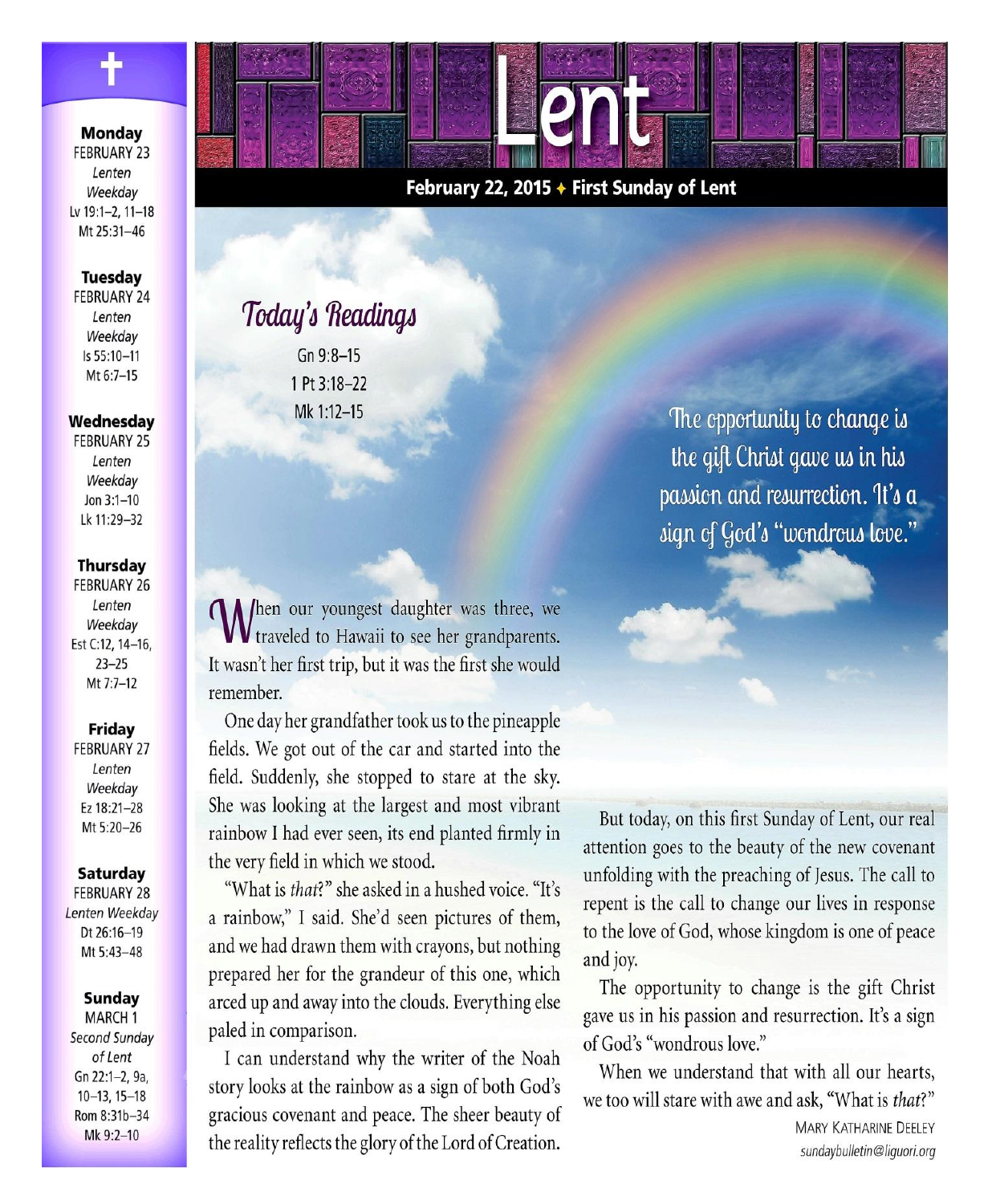

*First Sunday* **Of Lent**

*February 22 nd , 2015* 



# *St. Ann Catholic Church & Our Lady of Chartres Mission Pastor: Reverend Khoa P. Vo*

*Office: 228-832-2560, Fax: 228-832-3140 Hours: Monday-Friday 9am-4pm.*  **Web: www.stannparishlizana.org --- Email: [stanncatholic@bellsouth.net](mailto:stanncatholic@bellsouth.net)**

The Spirit drove Jesus out into the desert,



EUCHARISTIC ADORATION Every Friday Adoration from 8:30 a.m. to 9:30 a.m SACRAMENT OF RECONCILIATION Both Before Mass and by Appointment. *Mass Schedule for this Week*  Our Lady of Chartres Mass Schedule Sun 7:30 am Our Parish Family St. Ann Mass Schedule & Intentions Sat 4:00 pm+Betty Moran Sun 9:00am Our Parish Family

Mon 8:00 am +Betty Moran Tues 8:00 am +Betty Moran Wed 6:00 pm +Betty Moran Thu 9:00am +Betty Moran Fri 8:00 am +Betty Moran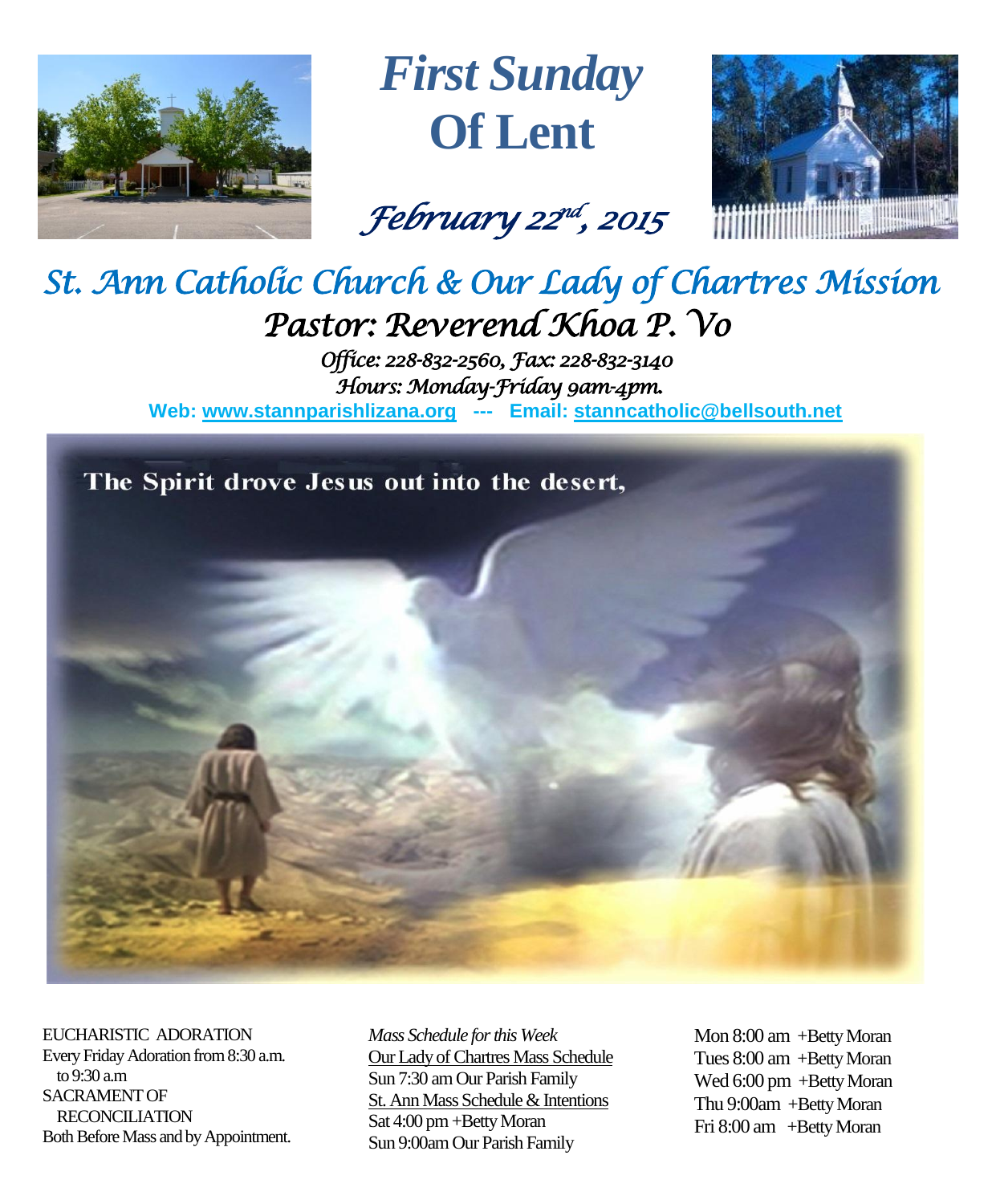# *From Father Khoa's Desk... Dear Parishioners and Friends,*

In the liturgy of Ash Wednesday the Church reminds us of our origin and destiny in God with the simple prayer: "Remember that you are dust and unto dust you shall return." Throughout the season of Lent we are challenged to recognize that this place we call "earth" is not our lasting home. We are all pilgrims on a journey to everlasting life with God.

In the Gospel for this 1st Sunday of Lent Jesus says, "The Kingdom of God is at hand. Repent and believe in the Gospel." A similar message is given elsewhere in the teaching of Jesus: "Take up your cross daily and follow in my footsteps." The point that is being emphasized in the season of Lent is that **we have a choice to make** as we experience all changes. We should not just sit back, let the burdens of life be heaped upon us, and then complain how miserable our lives have become. We can indeed choose to live in the way Jesus showed us. We can embrace the cross, knowing that it leads to eternal life.

This new life in Christ Jesus (which our Catholic tradition calls **grace**) was begun in us when we were baptized and became children of God. The season of Lent is filled with symbols and images of our baptism. The very forty days remind us of the time that Jesus spent in the desert before his baptism in the Jordan and the beginning of his public life and ministry. These forty days are very significant for the candidates and catechumens who will enter the Church through the Easter sacraments at the end of their spiritual journey to Christ. And we who have already been baptized are offered many ways by the Church to deal with change and spiritual growth. We call these "penitential practices" and they can be organized under the traditional ones mentioned in the Gospel: **prayer, almsgiving, and fasting.** Perhaps the most obvious value of these practices is that they make us

uncomfortable, less content with where we are in life, and hopefully more aware that our destiny is to be with God forever in heaven. However, we must be aware that, just like with Jesus in the desert, we too will experience many temptations as we enter on our Lenten journey. We can expect to lose our perspective at times, become irritable and impatient with others, and become discouraged along the way. Like with all of the experiences of life, we will be tempted to see ourselves as victims rather than as active participants in the building up of God's Kingdom in the world. The ashes should remind us that we have to die to self in order to learn to live for God and with God.

**May God pour out His blessings upon you!** *...Fr. Khoa*

*Parish Council:* meet **this Saturday** February 21, 2015 after 4pm mass from 5-6pm.

*This weekend* **is the special Diocesan Collection for the Black and Indian Missions.**

**Lenten Fish Fry:** Please join us each Friday evening during Lent for the Fish Fry Buffet from 4-7pm. The profit will be shared among the ministries. Thank you very much for your support and generosity.

*Friday Stations of the Cross:* Please join us each Friday evening during Lent for the Stations of the Cross. The Stations begin at 6:00p.m. at St Ann.

*The Catholic Sharing Appeal Campaign:* kicks off this weekend. Let us begin support the **Catholic Sharing Appeal**. Our parish goal is \$14,648 for St. Ann and \$1,595 for Our Lady of Chartres. Pledge cards and envelopes will be mailed directly to all Parishioners from the Biloxi Diocese. *Please make all checks payable to Catholic Sharing Appeal* and *mail contributions directly to the Diocese in the envelope provided*. *Our generosity will be blessed by our Lord.*